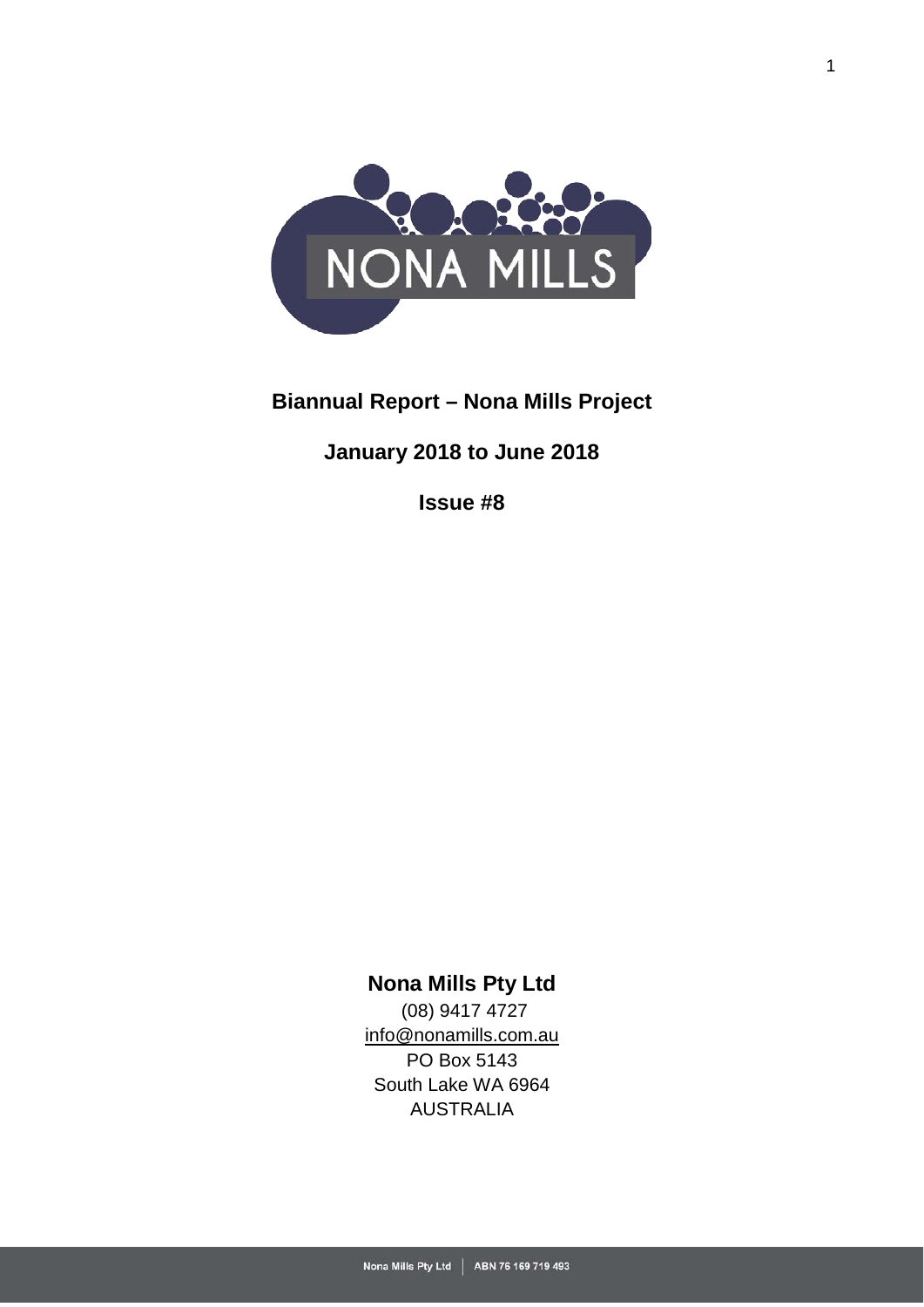# Contents

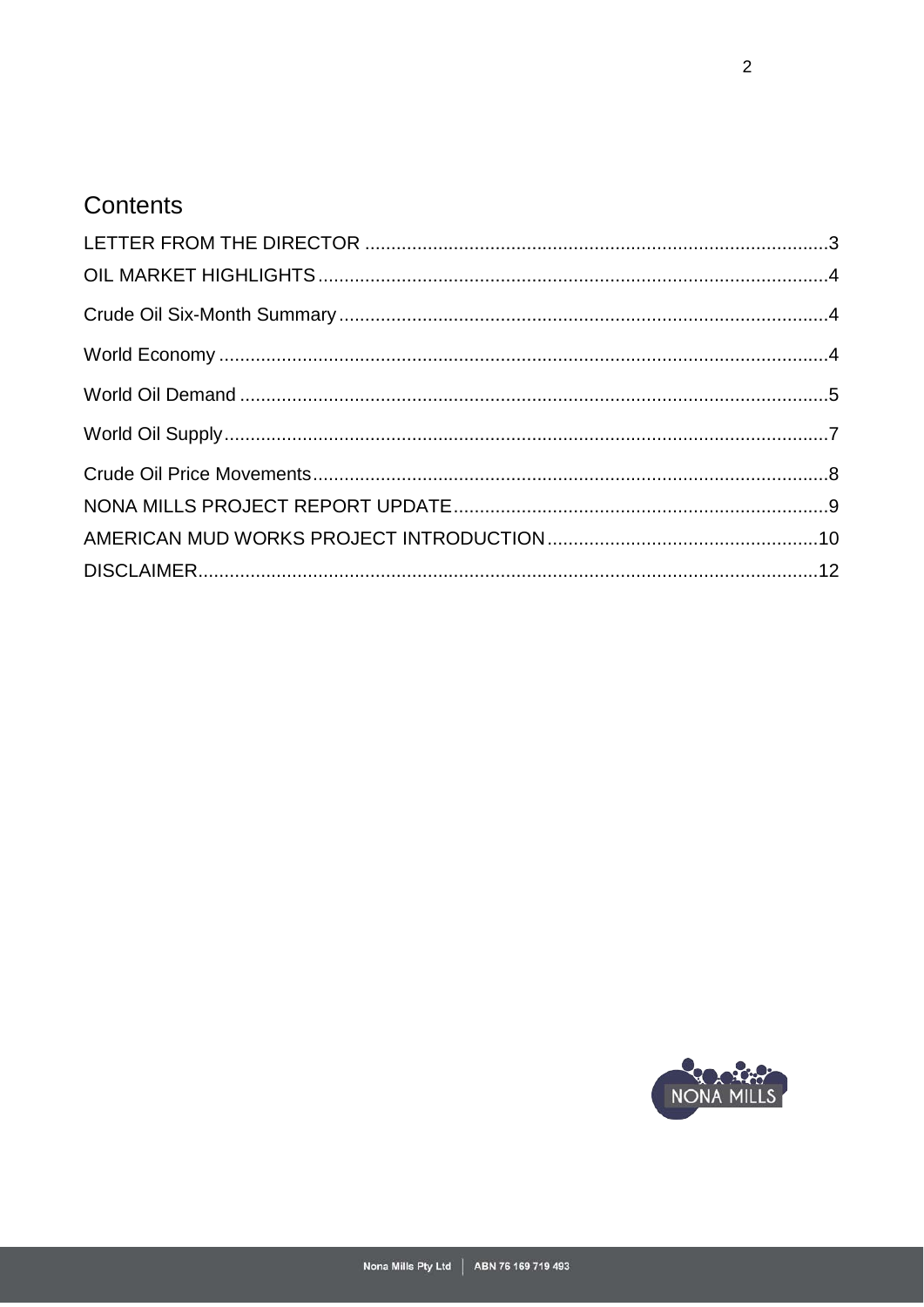#### <span id="page-2-0"></span>LETTER FROM THE DIRECTOR

Oil futures continued improvement throughout the first half of 2018 exceeding \$70/b and settling at \$65/b by the end of Q2. Experts in this field are optimistic of continued future growth for the market.

Year-to-date (y-t-d) at the end of May, crude oil prices were 30% higher than in the same period last year, with ICE Brent averaging above \$70/b for the first time since 2014. Draws in crude oil inventories, healthy oil demand and geo-political developments have supported this rising trend. NYMEX WTI futures also rose to average \$65.09/b during this time, but were trailing other markets due to high US oil production as well as the strengthening of the US dollar.



High conformity levels observed by OPEC and non-OPEC producing countries in the Declaration of Cooperation, led to a downward trend in oil inventories, particularly in the OECD, further enhancing market stability in 1H18. However by the end of Q2 some momentum was lost amid uncertainty as traders prepared for potentially more supply returning to the market.

The global growth forecast remains at 3.8%, with a pick up expected in the second half of the year, led by the US, whose economic performance will be supported by the fiscal stimulus measures. Moreover, Japan and the Euro-zone are projected to accelerate in 2H18, following a slow start to the year. While the OECD shows upside potential, the major emerging economies will likely slow from relatively higher activity in 1H18. China is expected to continue financial tightening, which combined with monetary measures in the US, could dampen growth in 2H18.

We at Nona Mills believe that the continued rebalancing of the market is a positive thing and have an optimistic outlook for returns in the future. Further to this, we are pleased to announce confirmation of the transfer of 0.5% of the shareholding of American Mud Works Partners Ltd ("AMW") to Nona Mills Pty Ltd, at nil cost to the latter, which will provide an additional revenue stream to the venture. Two water treatment plants came online as scheduled at the end of 2018 and we expect to see revenue contributions from these in the next few months. For more information on AMW please see the details attached.

Yours sincerely

W. Dlg

<span id="page-2-1"></span>Wayne Blazejczyk **DIRECTOR**

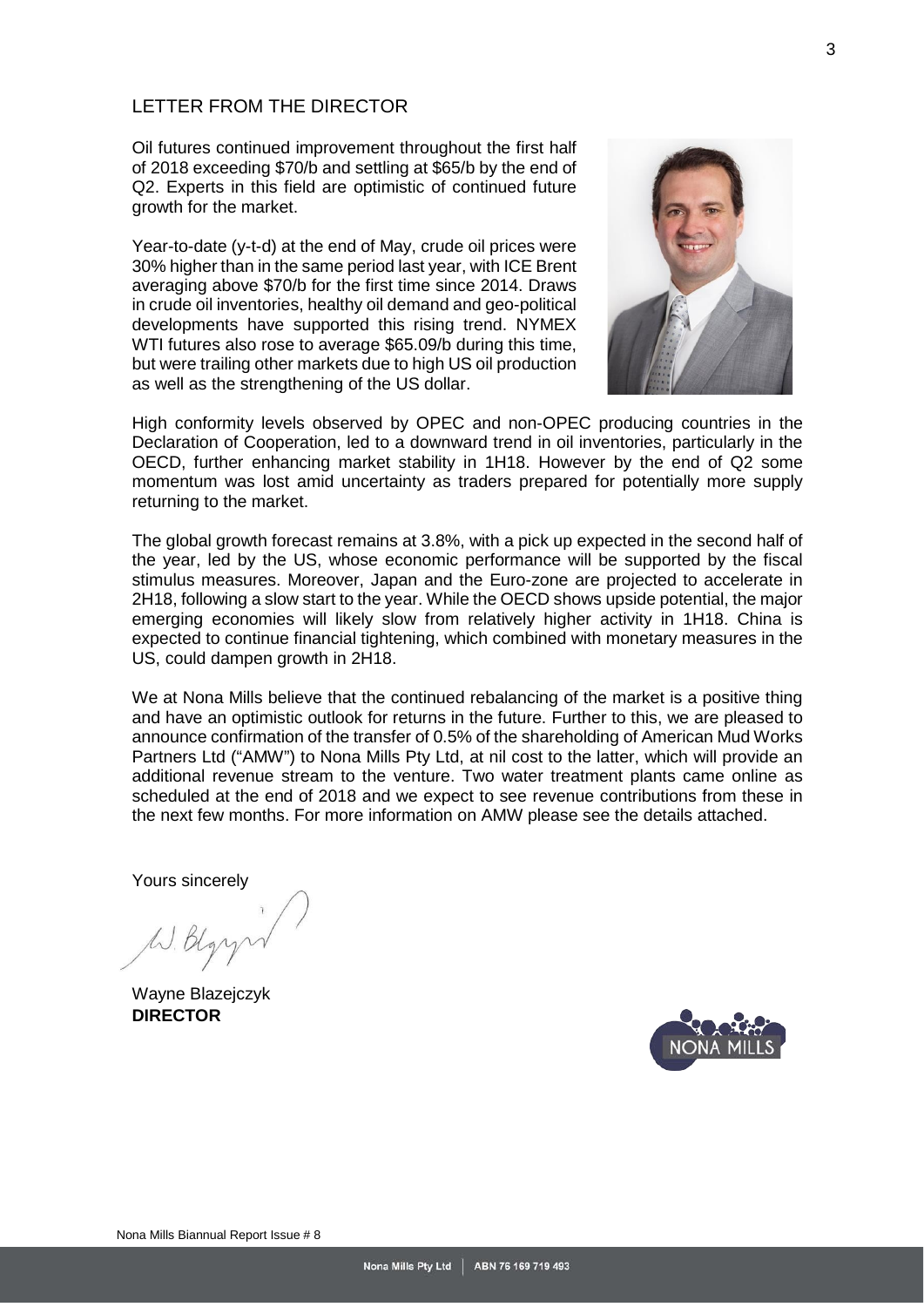### OIL MARKET HIGHLIGHTS

#### <span id="page-3-0"></span>**Crude Oil Six-Month Summary**

The OPEC Reference Basket (ORB) declined 1.2% in June, but remained within its three-year high at \$73.22/b. All ORB component values decreased in Q2 alongside their perspective crude oil benchmarks, with lighter grades slipping the most. Meanwhile, the ORB ended the first half of the year significantly higher compared to the same period a year earlier. Compared to the previous year, the ORB value in 1H18 was 36.3%, or \$18.21, higher than the same period in 2017 at \$68.43/b.

Oil futures declined, with ICE Brent ending lower, but stayed above \$75/b. NYMEX WTI futures weakened more, due to high US oil supplies. Oil prices mostly fell on expectations that OPEC and participating non-OPEC countries will gradually increase output to make up for the potential disruption to oil flows.

Year-to-date (y-t-d), ICE Brent is \$18.48, or 35.1%, higher at \$71.16/b, while NYMEX WTI rose by \$15.51, or 31.1%, to \$65.46/b compared to the same period a year earlier. The spread between the first-month NYMEX WTI and ICE Brent widened further by \$1.60 in June to \$8.62/b, the widest since the summer of 2015 on increasing US supplies.



 *Reference: OPEC Monthly Oil Market Report –July 2018*

#### <span id="page-3-1"></span>**World Economy**

At the beginning of 2018 growth in major OECD economies showed signs of slowing however by 2Q18 growth dynamic resumed to expected levels. With emerging economies also sustaining healthy growth levels, the 2018 global economic growth forecast remains unchanged at 3.8%. However, some soft spots become visible as numerous challenges emerge and the risk to global economic growth skews to the downside.

The consequences of monetary tightening in the US, and to some extent in the Eurozone and to a lesser extent in Japan, are reducing the OECD growth dynamic in the coming year. This – in combination with the financial tightening in China and the impact these lowering liquidity measures are expected to have on growth in the coming year –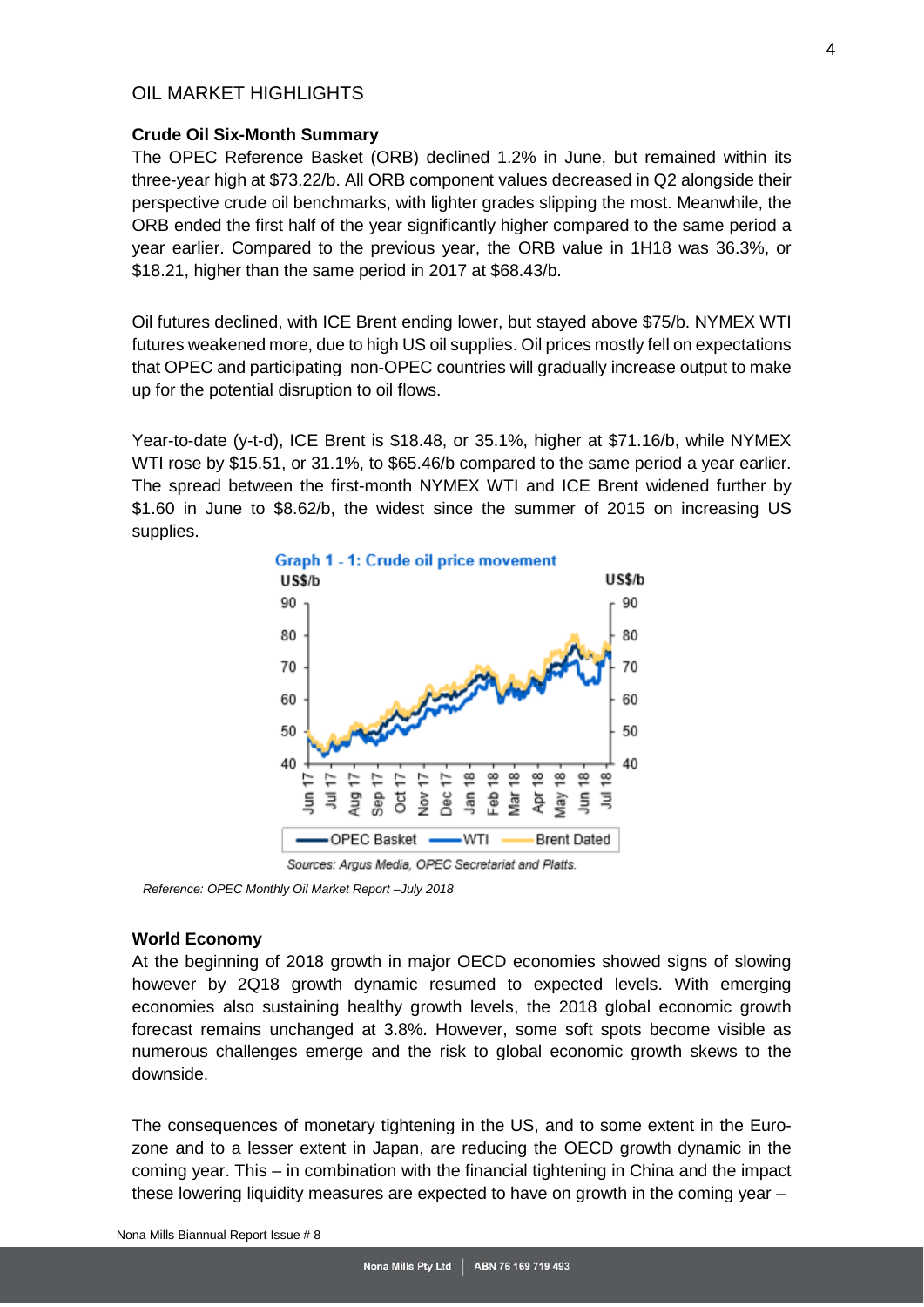are leading to a global economic growth level of 3.6% in 2019. However, the forecast considers that there will be no significant rise in trade tariffs and that the current disputes will be sorted out soon. Rising trade tensions, with the outcome of mounting uncertainties, translating into falling business and consumer sentiment may provide a significant downside risk to the currently relatively positive outlook. Intensifying protectionism may negatively impact investments, capital flows and consumer spending, with a consequently negative effect on the global oil market.

After some softening of the growth trend in 1Q18, US growth is forecast to rebound considerably, driven by fiscal stimulus measures and still relatively accommodative monetary policies. It is expected to reach 2.8% in 2018, an upward revision from 2.7%. In 2019, US economic growth is forecast to slow down to 2.4%, due to monetary tightening and a cyclical slow-down. However, it remains to be seen if the most recent trade-related initiatives may have some further negative impact on the US economy. The Euro-zone growth forecast is unchanged at 2.2% in 2018, while it is forecast to slow down to 2.0% in 2019, also due to the cyclical growth trend and the less accommodative monetary policy by the ECB. Japan's 2018 forecast remains unchanged to stand at 1.2%, the same level that is expected in 2019.

Among emerging economies, China and India are forecast to maintain high growth levels in 2018, at 6.5% and 7.3%, respectively, unchanged from the previous month. Growth is forecast to slow slightly in China to 6.2%, given its ongoing financial tightening and also due to its maturing economy (although the ongoing trade tensions with the US could push growth to a lower level). India's 2019 forecast stands at 7.4%, slightly higher than this year's growth. Amid recent slowing activity, growth in Brazil was revised down to 1.7% in 2018, followed by a rebound to 2.1% in 2019. Russia saw an unchanged GDP growth forecast of 1.8% in 2018, the same level as is forecast for 2019.

The main areas of concern include political uncertainties. Among these, it is trade-related developments in particular that warrant close monitoring in the near-term. Moreover, the consequences of potentially further monetary policy decisions in the US and the Eurozone, together with financial tightening in China, will need close attention as well.

|                            |                  | World OECD |     |     | Euro-<br>US Japan zone |     | UK China | India | Brazil Russia |
|----------------------------|------------------|------------|-----|-----|------------------------|-----|----------|-------|---------------|
| 2018                       | 3.8 <sub>1</sub> | 2.4        | 2.8 | 1.2 | 2.2                    | 1.4 | 6.5      | 7.3   | 1.8           |
| Change from previous month | 0.0              | 0.0        | 0.1 | 0.0 | 0.0                    | 0.0 | 0.0      | 0.0   | 0.0           |
| 2019                       | 3.6              |            | 2.4 | 1.2 | 2.0                    | 1.4 | 6.2      |       | 1.8           |

Note: \* 2018 and 2019 = Forecast.

Source: OPEC Secretariat.

*Reference: OPEC Monthly Oil Market Report – July 2018*

#### <span id="page-4-0"></span>**World Oil Demand**

World oil demand is assumed to rise by 1.65 mb/d in 2018, unchanged from previous reports despite revisions within the regions, which offset each other. Global world oil demand is now projected to average 98.85 mb/d.

Oil demand growth in the OECD region was revised higher by 0.1 mb/d in 1Q18, due to better-than-expected data in OECD Americas, particularly in the US. Firm light and middle distillate demand, supported by a healthy petrochemical sector and positive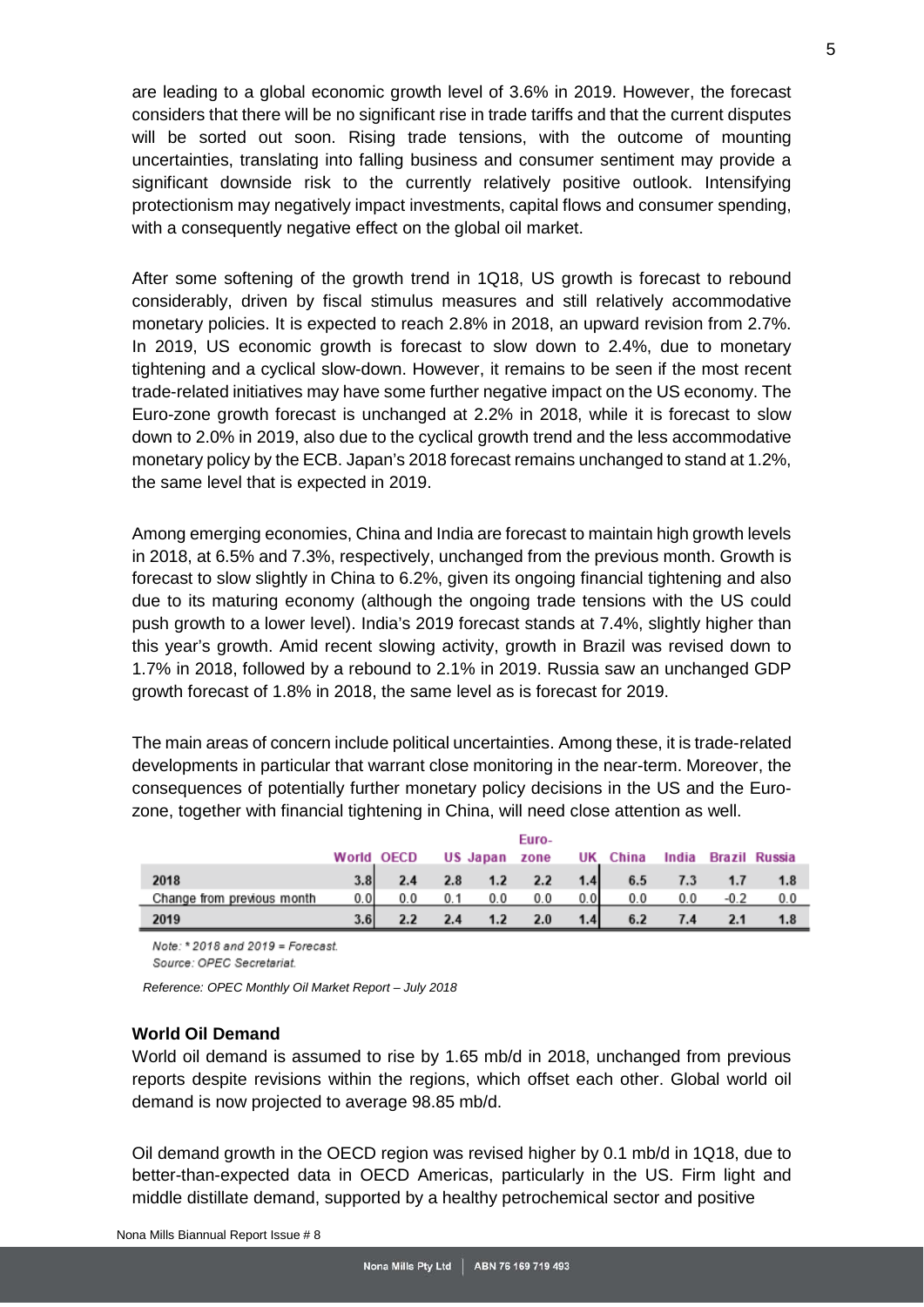developments in industrial activities, contributed to most of the upward revision in the US during 1Q18.

In the non-OECD region, oil demand growth was revised downward during 2Q18 by 0.1 mb/d on the back of weaker-than-expected data from Latin America and the Middle East as a nine-day trucker strike blocked highways, impacting oil demand negatively in Brazil, while slower construction activities and subsidy reduction policies took a toll on oil demand data in the Middle East.

Steady development in the global macroeconomic sphere is spurring on oil consumption in 2019. As such, world oil demand is forecast to grow by 1.45 mb/d, or 1.4% y-o-y.

The OECD region is anticipated to show growth of 0.27 mb/d, with OECD Americas rising solidly, OECD Europe remaining in the positive while OECD Asia Pacific is forecast to show a decline. In the non-OECD region, growth is expected at around 1.18 mb/d with improvements seen in Latin America and the Middle East. Light distillates – supported by NGL capacity additions and steady petrochemical margins – and strong middle distillate requirements – in light of healthy industrial and aviation sectors and firm gasoline consumption supported by an expansion in the global vehicle fleet – are projected to lead increases in petroleum product requirements in 2019.

Nevertheless, the outlook is subject to a number of positive as well as negative uncertainties. To name few, further acceleration, or deceleration, in economic activity, industrial production in major demand centres, the development of oil prices, weather conditions, technological advancement including digitalization effects and vehicle electrification, as well as substitution effects and energy policy changes.

|                       |       |             |             |        |        |        |         | <b>Change 2019/18</b> |  |  |
|-----------------------|-------|-------------|-------------|--------|--------|--------|---------|-----------------------|--|--|
|                       | 2018  | <b>1Q19</b> | <b>2Q19</b> | 3Q19   | 4Q19   | 2019   | Growth  | <u>%</u>              |  |  |
| Americas              | 25.18 | 25.22       | 25.40       | 25.50  | 25.60  | 25.43  | 0.26    | 1.01                  |  |  |
| of which US           | 20.51 | 20.70       | 20.73       | 20.72  | 20.81  | 20.74  | 0.23    | 1.13                  |  |  |
| Europe                | 14.47 | 14.14       | 14.44       | 14.90  | 14.57  | 14.52  | 0.05    | 0.31                  |  |  |
| Asia Pacific          | 8.17  | 8.61        | 7.73        | 7.85   | 8.40   | 8.15   | $-0.03$ | $-0.33$               |  |  |
| <b>Total OECD</b>     | 47.82 | 47.97       | 47.57       | 48.26  | 48.57  | 48.09  | 0.27    | 0.57                  |  |  |
| Other Asia            | 13.58 | 13.78       | 14.08       | 13.71  | 14.28  | 13.96  | 0.39    | 2.84                  |  |  |
| of which India        | 4.67  | 4.96        | 4.87        | 4.52   | 5.18   | 4.88   | 0.21    | 4.43                  |  |  |
| Latin America         | 6.60  | 6.49        | 6.70        | 7.02   | 6.67   | 6.72   | 0.13    | 1.93                  |  |  |
| Middle East           | 8.22  | 8.30        | 8.16        | 8.73   | 8.06   | 8.31   | 0.09    | 1.14                  |  |  |
| Africa                | 4.33  | 4.46        | 4.43        | 4.37   | 4.49   | 4.44   | 0.11    | 2.45                  |  |  |
| <b>Total DCs</b>      | 32.73 | 33.03       | 33.37       | 33.84  | 33.51  | 33.44  | 0.71    | 2.18                  |  |  |
| FSU                   | 4.82  | 4.75        | 4.59        | 4.98   | 5.31   | 4.91   | 0.09    | 1.87                  |  |  |
| Other Europe          | 0.74  | 0.75        | 0.71        | 0.75   | 0.84   | 0.76   | 0.02    | 2.69                  |  |  |
| China                 | 12.74 | 12.62       | 13.20       | 13.07  | 13.48  | 13.09  | 0.36    | 2.79                  |  |  |
| Total "Other regions" | 18.30 | 18.12       | 18.49       | 18.79  | 19.64  | 18.77  | 0.47    | 2.54                  |  |  |
| Total world           | 98.85 | 99.12       | 99.43       | 100.90 | 101.72 | 100.30 | 1.45    | 1.47                  |  |  |

#### **Global Oil Demand (2018-2019)** (million barrels per day) \*

Note: \* 2018 and 2019 = Forecast.

Totals may not add up due to independent rounding. Source: OPEC Secretariat.

<span id="page-5-0"></span>*Reference: OPEC Monthly Oil Market Report – July 2018*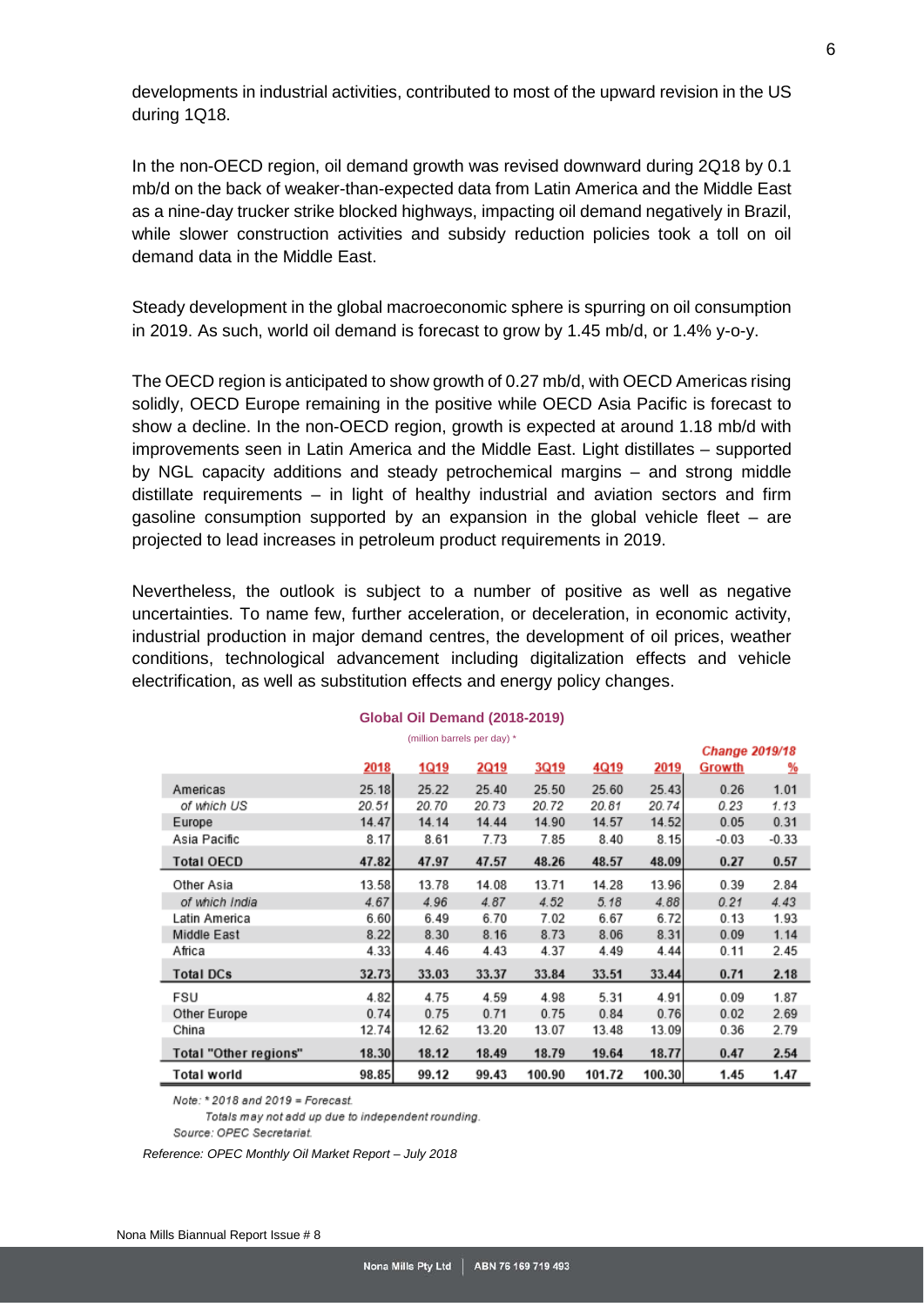#### **World Oil Supply**

Non-OPEC oil supply growth in 2018 was revised up by 0.18 mb/d from the previous Month On Month Report to average 59.54 mb/d, representing an increase of 2.0 mb/d yo-y. The main reason for this upward revision was an upward adjustment for the US supply forecast, along with potentially higher supply from Russia in 2H18.

In terms of y-o-y growth for 2018 on a country basis, upward revisions were made for the US, Russia, Brazil and Ghana, which were partially, offset by downward revisions for Norway, Indonesia, the UK and Canada. As a result, y-o-y growth for non-OPEC supply in 2018 was revised up by 0.18 mb/d to 2.00 mb/d.

Non-OPEC oil supply in 2019 is projected to grow by 2.1 mb/d for an average 61.64 mb/d. The US (1.4 mb/d), Brazil (0.4 mb/d), Canada (0.3 mb/d), Australia, the UK and Kazakhstan are the main growth drivers; while Mexico, China and Norway are expected to see the largest declines.

Total OECD oil supply in 2018 is expected to grow by 1.88 mb/d to average 27.57 mb/d. This has been revised down by 71 tb/d from the last MOMR. OECD Americas is forecast to see an increase of 1.75 mb/d yo-y, while oil supply in OECD Europe will show minor growth of 0.03 mb/d to average 3.86 mb/d (3.1 mb/d from the North Sea) and OECD Asia Pacific supply is expected to be stagnant at 0.39 mb/d, unchanged y-o-y.

For 2019, yearly growth of 1.64 mb/d is anticipated for OECD oil supply, with an average of 29.21 mb/d. OECD Americas and Asia Pacific are both expected to grow next year by 1.57 mb/d and 0.07 mb/d to average 24.89 mb/d and 0.46 mb/d, respectively. Oil supply in OECD Europe is expected to be stagnant at 3.86 mb/d.

The 2019 forecast is subject to many uncertainties, such as oil prices, investment and cash flows, hedging, cost inflation, taxes on production and unexpected production outages related to technical issues, delayed start-ups, pipeline capacities and maintenance.



Source: OPEC Secretariat.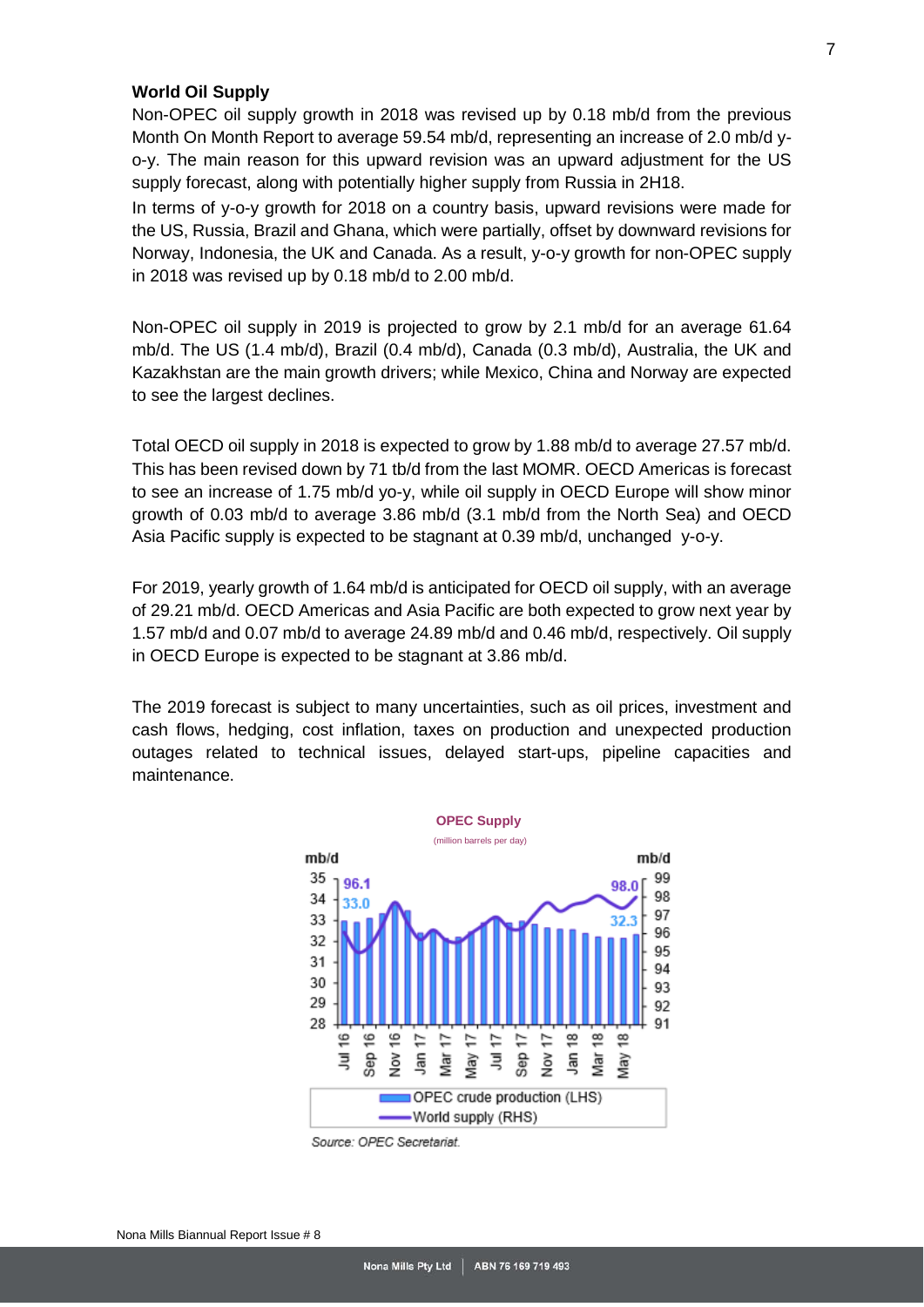#### **Non-OPEC Supply**

(million barrels per day)

|                       |       |             |       |       |       | <b>Change 2018/17</b> |         |         |  |
|-----------------------|-------|-------------|-------|-------|-------|-----------------------|---------|---------|--|
|                       | 2017  | <u>1Q18</u> | 2Q18  | 3Q18  | 4Q18  | 2018                  | Growth  | %       |  |
| Americas              | 21.47 | 22.93       | 23.07 | 23.56 | 23.71 | 23.32                 | 1.85    | 8.63    |  |
| of which US           | 14.36 | 15.54       | 16.11 | 16.32 | 16.26 | 16.06                 | 1.70    | 11.84   |  |
| Europe                | 3.83  | 3.91        | 3.70  | 3.80  | 4.01  | 3.86                  | 0.03    | 0.78    |  |
| Asia Pacific          | 0.39  | 0.40        | 0.39  | 0.40  | 0.39  | 0.39                  | 0.00    | 0.18    |  |
| <b>Total OECD</b>     | 25.69 | 27.25       | 27.16 | 27.76 | 28.11 | 27.57                 | 1.88    | 7.33    |  |
| Other Asia            | 3.61  | 3.60        | 3.56  | 3.60  | 3.60  | 3.59                  | $-0.02$ | $-0.65$ |  |
| Latin America         | 5.14  | 5.11        | 5.17  | 5.32  | 5.46  | 5.27                  | 0.13    | 2.51    |  |
| Middle East           | 1.24  | 1.21        | 1.25  | 1.23  | 1.22  | 1.23                  | $-0.01$ | $-0.70$ |  |
| Africa                | 1.50  | 1.52        | 1.52  | 1.52  | 1.53  | 1.52                  | 0.02    | 1.52    |  |
| <b>Total DCs</b>      | 11.49 | 11.43       | 11.51 | 11.67 | 11.81 | 11.61                 | 0.12    | 1.04    |  |
| <b>FSU</b>            | 14.06 | 14.11       | 14.14 | 14.05 | 14.09 | 14.10                 | 0.04    | 0.29    |  |
| of which Russia       | 11.17 | 11.14       | 11.18 | 11.13 | 11.13 | 11.15                 | $-0.02$ | -0.22   |  |
| Other Europe          | 0.13  | 0.12        | 0.12  | 0.12  | 0.12  | 0.12                  | 0.00    | $-2.76$ |  |
| China                 | 3.97  | 3.94        | 3.95  | 3.84  | 3.85  | 3.90                  | $-0.08$ | $-1.98$ |  |
| Total "Other regions" | 18.16 | 18.17       | 18.22 | 18.01 | 18.07 | 18.12                 | $-0.04$ | $-0.22$ |  |
| <b>Total non-OPEC</b> |       |             |       |       |       |                       |         |         |  |
| production            | 55.33 | 56.85       | 56.88 | 57.44 | 57.98 | 57.29                 | 1.96    | 3.55    |  |
| Processing gains      | 2.21  | 2.25        | 2.25  | 2.25  | 2.25  | 2.25                  | 0.04    | 1.67    |  |
| Total non-OPEC supply | 57.54 | 59.10       | 59.13 | 59.69 | 60.23 | 59.54                 | 2.00    | 3.48    |  |
| Previous estimate     | 57.54 | 58.98       | 59.04 | 59.42 | 59.95 | 59.35                 | 1.82    | 3.16    |  |
| Revision              | 0.01  | 0.12        | 0.10  | 0.27  | 0.28  | 0.19                  | 0.18    | 0.32    |  |

 $Note: *2018 = Forecast.$ 

Non-OPEC supply figures excluding the Republic of Congo.

Source: OPEC Secretariat.

*Reference: OPEC Monthly Oil Market Report – July 2018*

#### <span id="page-7-0"></span>**Crude Oil Price Movements**

The OPEC Reference Basket (ORB) declined 1.2% in June, but remained within its three-year high at \$73.22/b. All ORB component values decreased over the month alongside their perspective crude oil benchmarks, with lighter grades slipping the most. Meanwhile, the ORB ended the first half of the year significantly higher compared to the same period a year earlier. Compared to the previous year, the ORB value in 1H18 was 36.3%, or \$18.21, higher than the same period in 2017 at \$68.43/b.

Oil futures declined, with ICE Brent ending lower, but stayed above \$75/b. NYMEX WTI futures weakened more, due to high US oil supplies. Oil prices mostly fell on expectations that OPEC and participating non-OPEC countries will gradually increase output to make up for the potential disruption to oil flows. ICE Brent averaged \$1.07/b, or 1.4% lower in June, at \$75.94/b, while NYMEX WTI lost \$2.66/b, or 3.8%, to average \$67.32/b. Yearto-date (y-t-d), ICE Brent is \$18.48, or 35.1%, higher at \$71.16/b, while NYMEX WTI rose by \$15.51, or 31.1%, to \$65.46/b compared to the same period a year earlier. The spread between the first-month NYMEX WTI and ICE Brent widened further by \$1.60 in June to \$8.62/b, the widest since the summer of 2015 on increasing US supplies.

Money managers increased their combined futures and options net long positions in NYMEX WTI month-on-month (m-o-m) by 66,560 contracts to 390,795 contracts on 26 June. In ICE Brent, they slightly raised net long positions from 451,996 contracts to 453,218 lots on 26 June m-o-m. The long-to-short ratio in ICE Brent speculative positions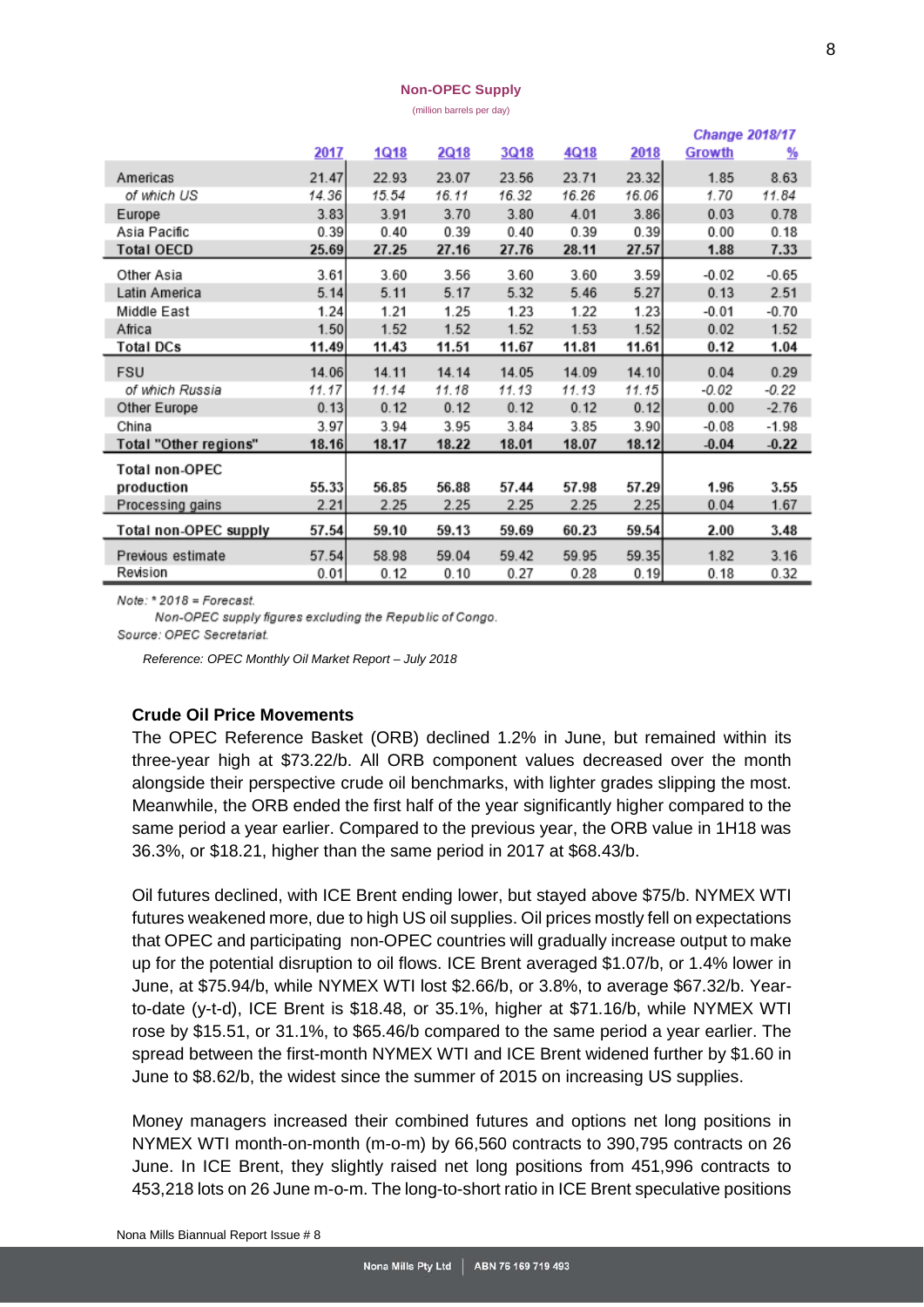increased slightly from 6:1 to 7:1. However, in NYMEX WTI, the ratio increased sharply from 7:1 to 21:1. The total futures and options open interest volume in the two exchanges was 451,496 contracts, or 6.6%, lower at 6.3 million contracts.

Regarding market structure, Dubai slightly eased the deep backwardation and Brent flipped back into backwardation. In the US, WTI backwardation increased significantly to a fresh near four-year high on the tightness in supplies at Cushing. The sweet/sour differentials narrowed significantly in Europe and Asia as the sour supplies tightened and demand increased, while in the USGC the spread widened slightly. Meanwhile, USGC crudes differentials to WTI firmed further as WTI's discount to Brent surged.



*Reference: OPEC Monthly Oil Market Report – July 2018*

## <span id="page-8-0"></span>NONA MILLS PROJECT REPORT UPDATE

The first half of 2018, saw continued increases in production. Prices began to move above \$65/bbl and came close to breaking above \$70/bbl in May, ultimately settling in at \$67.87 in June 2018.

These price increases have encouraged the operator to spend the money necessary to increase production. If prices continue to stay in the \$60 - \$70 price range, we should see average monthly production numbers topping 1200 bbls./month on a consistent basis.

It is worth noting that the Trump Administration's policies have had a very positive impact on the Oil and Gas industry in Texas however, weather continues to be a big issue throughout the oil patch in Texas, especially in East Texas. Events such as hurricane Harvey have caused destruction throughout East Texas and have taken service resources away from the area.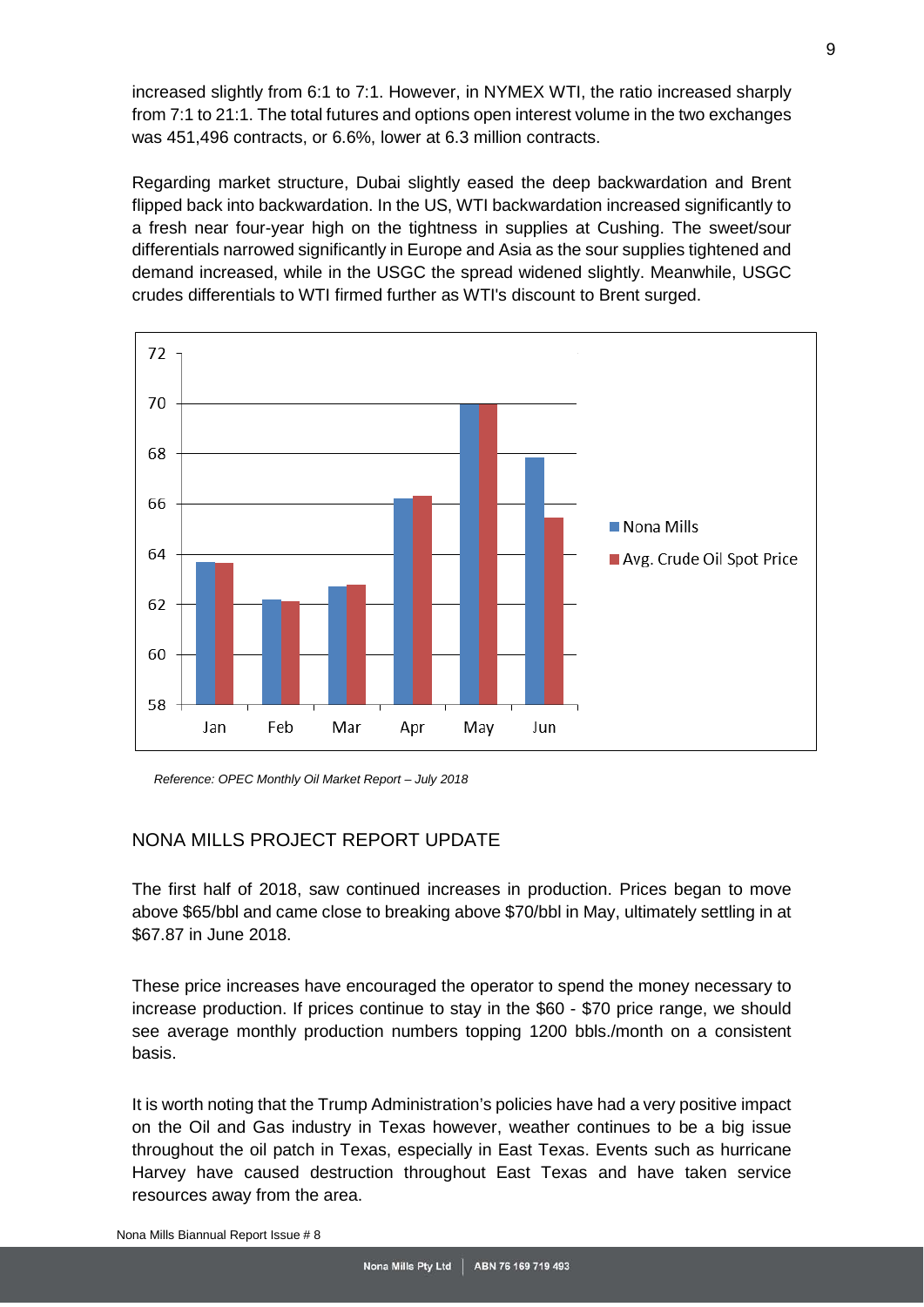With all this taken into consideration the net investor revenue of the NMP additionally takes into account the freight, taxes, royalties and operating costs each month. Please note that payment details are received three to four months in arrears. Given the current economic climate it is important to be reminded that the Nona Mills Project is not a shortterm consideration.

For the six-month period of January to June 2018 operational costs exceeded the investment, so on a month by month reconciliation there were no royalties payable.



## <span id="page-9-0"></span>AMERICAN MUD WORKS PROJECT INTRODUCTION

The Utica / Marcellus shale play, located in Ohio, Pennsylvania and West Virginia represents the single largest natural gas play in all of North America. Oil and gas exploration and production companies currently participating in the play include, but are not limited to, EQT, Gulfport, Eclipse Resources, XTO Energy, Devon Energy, Hess Ohio, Ascent Resources, Rice Energy, Antero Resources, Consol Energy and Range Resources. The majority of the aforementioned exploration and production companies are NYSE companies with major operations in the Utica / Marcellus.

American Mud Works Partners Ltd ("AMW") has assembled a group of industry experts well versed in operations and management, whose expertise rests in the production of new drilling mud, the production of heavy brine water, the treatment of oilfield waste products, specifically, oil based drilling mud, produced water and flow-back or dirty water, all of which are generated from oil and gas operations. Heavy, oil based, drilling mud and heavy brine water are both used extensively in the drilling of gas wells in the Utica / Marcellus to control extreme pressures encountered during drilling.

The oil and gas operators in this area require large amounts of drilling mud and heavy brine water in order to drill a typical natural gas well in this area. A typical well in the Utica / Marcellus is drilled to an average depth of over 9,000 feet and will have a lateral or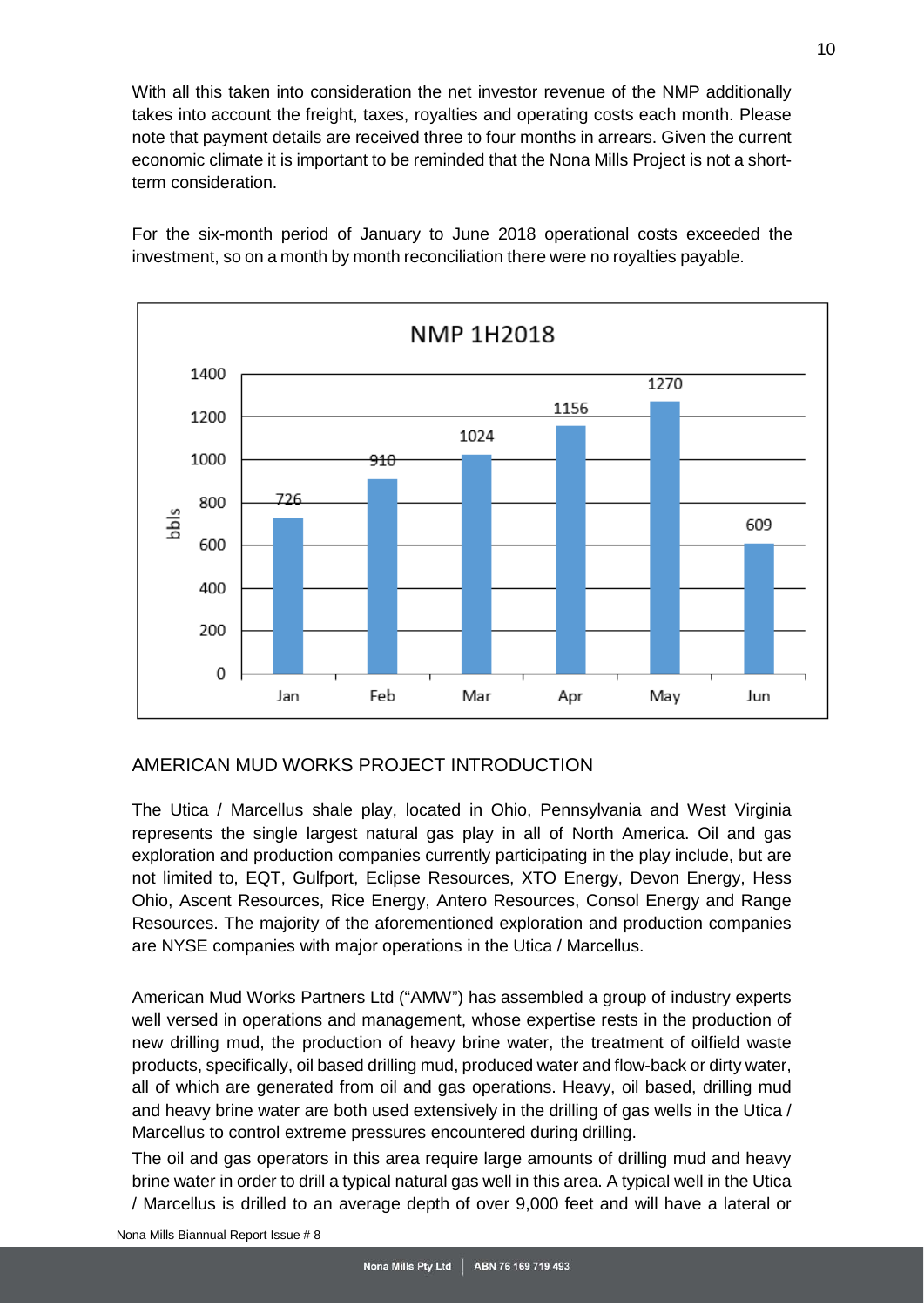horizontal leg around 20,000 feet. These same operators must dispose of their oilfield waste products; and, they pay high per barrel rates to properly dispose of these oilfield waste products.

AMW has acquired property in Monroe County, Ohio near the small town of Woodsfield, Ohio, where the Company has construct three plants that will produce new drilling mud, produce heavy brine water and treat the oilfield waste products previously mentioned. The AMW site sits in an industrial park providing excellent ingress and egress, has access to all needed utilities and possesses quality warehouse and office space needed to conduct the intended operations. Monroe County, Ohio is located in a five county area in SE Ohio where the majority of the Utica drilling is being conducted, thus creating high demand for drilling fluids and waste treatment. Previously these needs have been met by a variety of companies who each handle one of these disciplines and are located several hours away from the area; much of the new drilling mud and heavy brine water are barged in from the Cleveland area, taking several days to reach the user.

The first of the three plants (The Drilling Mud Plant) will be fully operational by September, 2018. This AMW facility will be able to supply new drilling mud to 20 to 25 rigs per month - this equates to being able to produce approximately 140,000 barrels of new drilling mud per month. New drilling mud is being sold at \$130 - \$132 per barrel and cost of goods sold on new drilling mud averages approximately \$90 per barrel, allowing for a gross profit of approximately \$40 per barrel.

The two treatment plants (Water Treatment/Mud Treatment Plant and The Heavy Brine Water Manufacturing Plant) will be on line on or about December, 2018. Both of these plants will be at full capacity at the time they come on line. Several weights of heavy brine water will be manufactured; the current gross profit on heavy brine water at competing plants ranges from \$7 per barrel to \$20 per barrel, depending on the weight of the brine water. The heavy brine water plant will be capable of producing over 50,000 barrels of brine per month.

<span id="page-10-0"></span>

*Pictured: American Mud Works – Drilling Fluids Facility, Woodsfield Ohio*